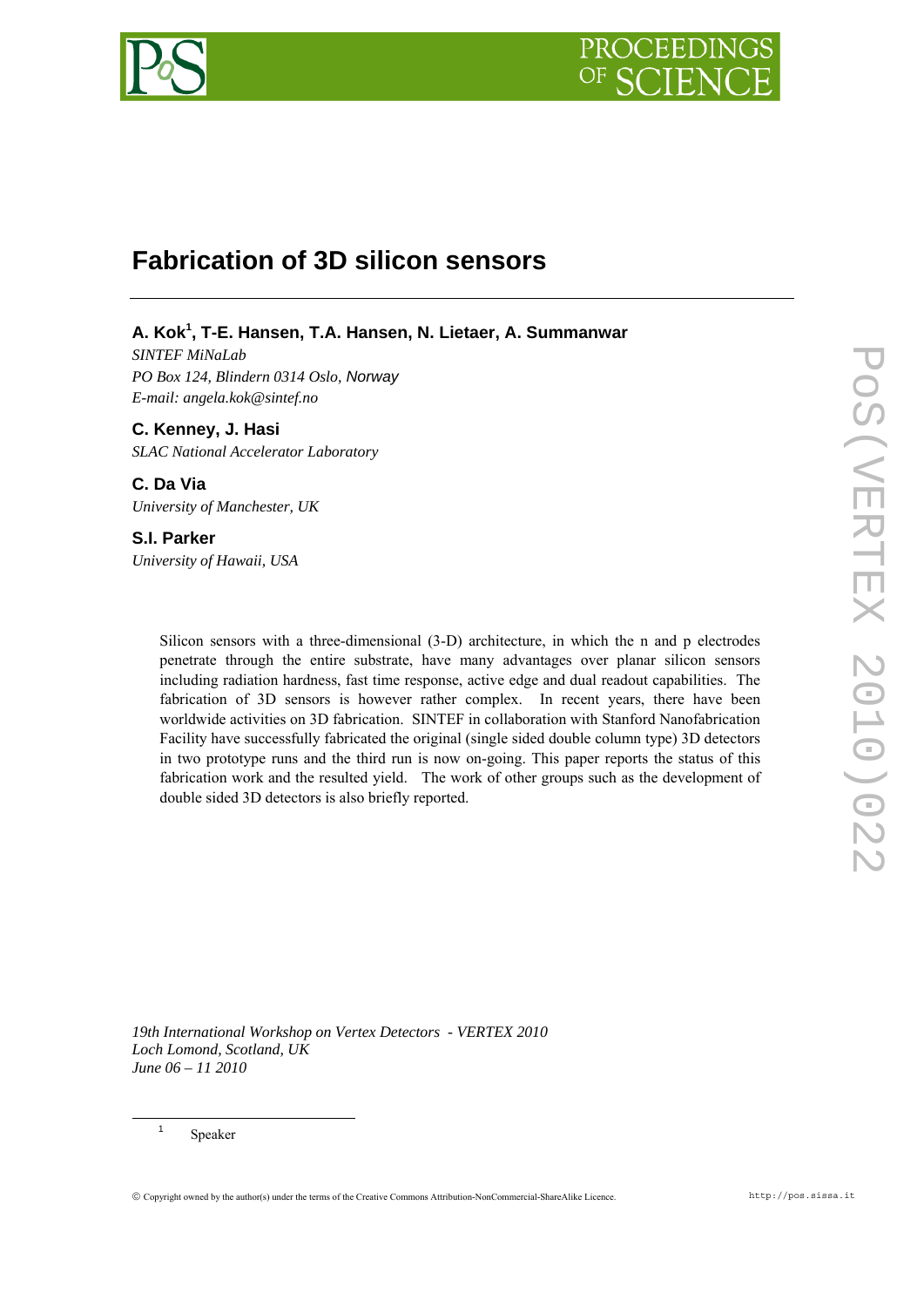## **1.Introduction**

Many future experiments in high energy physics and X-ray imaging require fast signal response, high radiation tolerance and full area sensitivity [1]. In high radiation environments, defects are formed in the silicon lattice due to radiation damage. This leads to performance reductions, in the silicon detectors such as increase in leakage current and depletion voltage [2]. The effective drift lengths also reduce significantly. After being irradiated with a fluence of  $10^{15}$  n/cm<sup>2</sup>, the calculated effective drift lengths are reduced to 150  $\mu$ m for electrons and 50  $\mu$ m for holes at -20 $^{\circ}$ C [3, 4]. These drift lengths are shorter than the distance between the n and the p electrodes in a planar detector, which is approximately equal to the wafer thickness and is typically between 250 and 500 μm.

3D detectors [5], with vertical electrodes penetrating through the entire silicon substrate have drawn interest for use in high energy physics experiments and X-ray detection where radiation hardness, fast time response and active edges capability are important in terms of performances of detector systems. Because of their unique geometry, the through-wafer electrodes in 3D detectors have inter-electrode distances that are independent of the wafer thickness. This distance between the electrodes can be as short as 50 µm while keeping the overall wafer thickness to be about 250  $\mu$ m for a good signal-to-noise ratio. The significantly shorter inter-electrode distance means 3D detectors have a much lower full depletion voltage and collection distance. Thus, 3D detectors can tolerate radiation damage better than planar detectors. 3D detectors also have very fast time response due to their short collection distances. Time response studies using 0.25 and 0.13  $\mu$ m fast CMOS electronics [6] have shown that signals in 3D detectors can have rise times as low as 1.5 ns [7], and is limited by the readout electronics. In addition, the through-wafer electrodes can potentially be used to connect the detectors to the readout electronics via 3D stacking methods [8] once the technology has matured. Such systems result in less parasitic capacitance and inductance in the overall detector system when compared to conventional packaging methods such as wire bonding and flip chip bump-bonding, thereby reducing the signal processing time. Reduced charge sharing has also been observed in 3D detectors and is extremely beneficial in X-ray imaging applications [9].

The fabrication of 3D silicon detectors is rather complicated and requires advanced deep reactive ion etching (DRIE) and wafer bonding methods. DRIE also allows etching of throughwafer trenches, which surround the entire detector bulk. These trenches can be doped and form an 'active edge' electrode that is electrically active right up to the physical edge of the detector [10, 11]. The initial fabrication of 3D detectors was centred on university laboratory [12], but in recent years the development of 3D fabrication has been transferred to other fabrication facilities which offer the prospect of using 3D sensors in larger scale systems.

#### **2. Fabrication of full 3D sensors with active edge at SINTEF**

3D detectors were proposed by S. Parker in 1995 and active-edge 3D detectors in 1997 by C. Kenney. The first 3D detector prototypes were successfully fabricated also in 1997 [12].

Since then, many laboratories have begun research on 3D detector technology including SINTEF MiNaLab. A 3D Consortium (3DC) was set up in 2006 – a collaboration between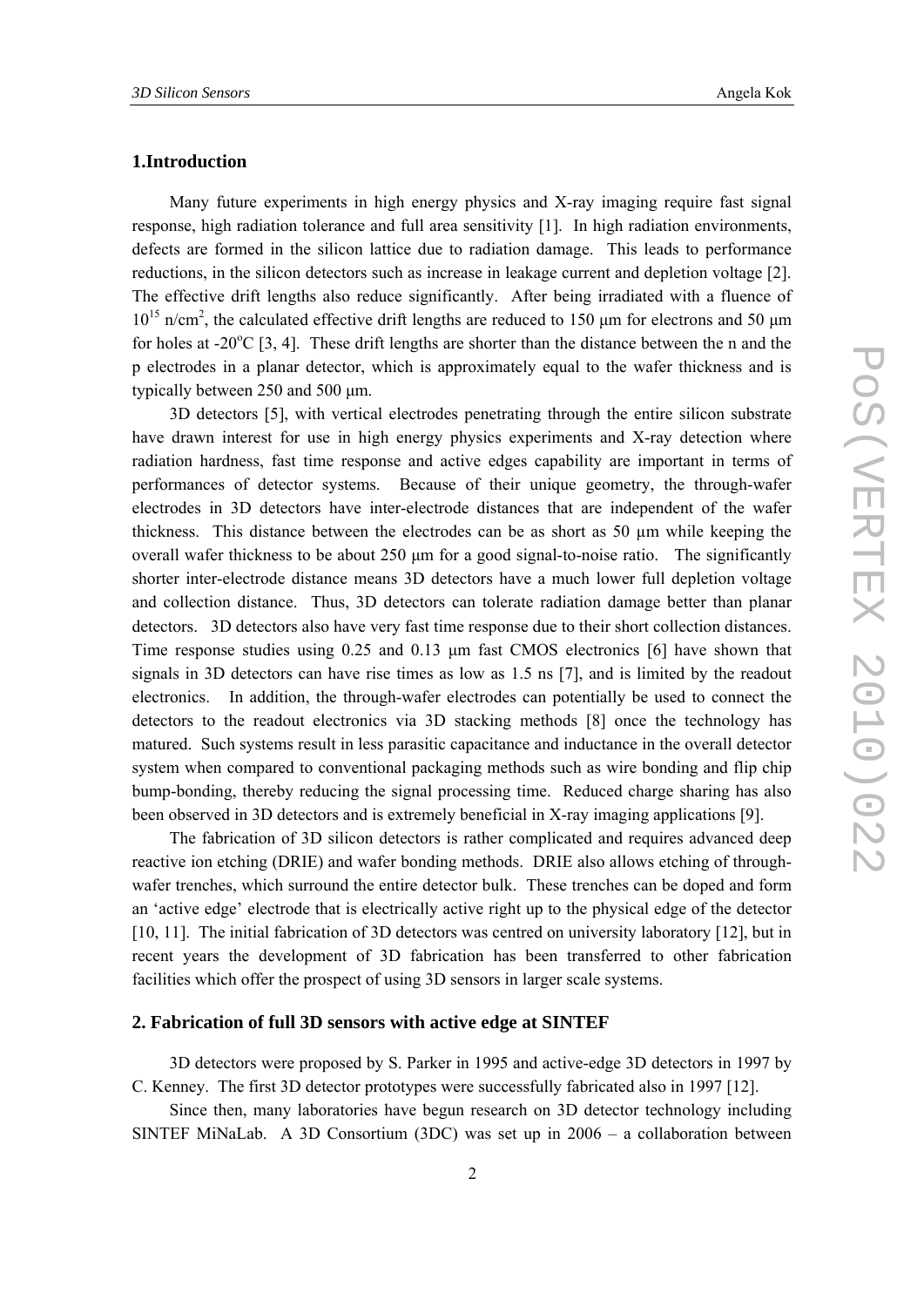Stanford Nanofabrication Facility, Brunel University, the University of Hawaii and SINTEF with an aim to explore the possibility to fabricate the original 3D detectors with active edge on a small production scale. Two prototype runs have now been completed at SINTEF. By the start of the second run in 2008, the 3DC collaboration expanded, and the current members now include SLAC, SINTEF, the University of Manchester, the University of Hawaii, the University of Oslo and Purdue University. Meanwhile, a collaboration of 3D detector fabrication dedicated to the upgrade of the ATLAS IBL was set up, which includes four processing facilities, SINTEF, CNM, FBK-Trento and Stanford Nanofabrication Facility. While SINTEF and Stanford concentrate on the development of the original 3D structures, CNM and FBK-Trento have continued their development on the double-sided techniques. A brief summary on doublesided 3D devices is given in Section 6.

Processes in the two SINTEF runs were similar and are both adaptation of the original 3D process proposed by C. Kenney et al [12]. The SINTEF process described here refers to the second run completed in September 2009. Full details of the first run can be found in ref [13]. Twelve 200 µm thick and eight 285 µm p-type wafers with a resistivity of 10000  $\Omega$ .cm were processed. P-spray implantation on both sides was used to improve the isolation between the ntype readout pixels. A 1.5 µm thermal oxide was then grown on all process wafers and twenty 300 µm thick support wafers. Each process wafer was then bonded to the support wafer by direct fusion bonding [14]. Fig.1 shows infrared images of two bonded wafers. The first bonded wafer (Fig.1a) shows no signs of defects while the second (Fig.1b) shows several voids. The larger one is about 19 mm in diameter and 8 Newton rings deep. Voids are normally caused by small particles on either the process or support wafers which can affect the overall yield. In both the first and the second run, nearly 90% of the bonded wafers were perfectly bonded. Wafer bonding is therefore not the primary concern when considering the yield in 3D detector processing.



**Figure 1:** Infra red images of two bonded wafers. (a) A perfectly bonded wafer with zero defects. (b) A bonded wafer with several visible voids.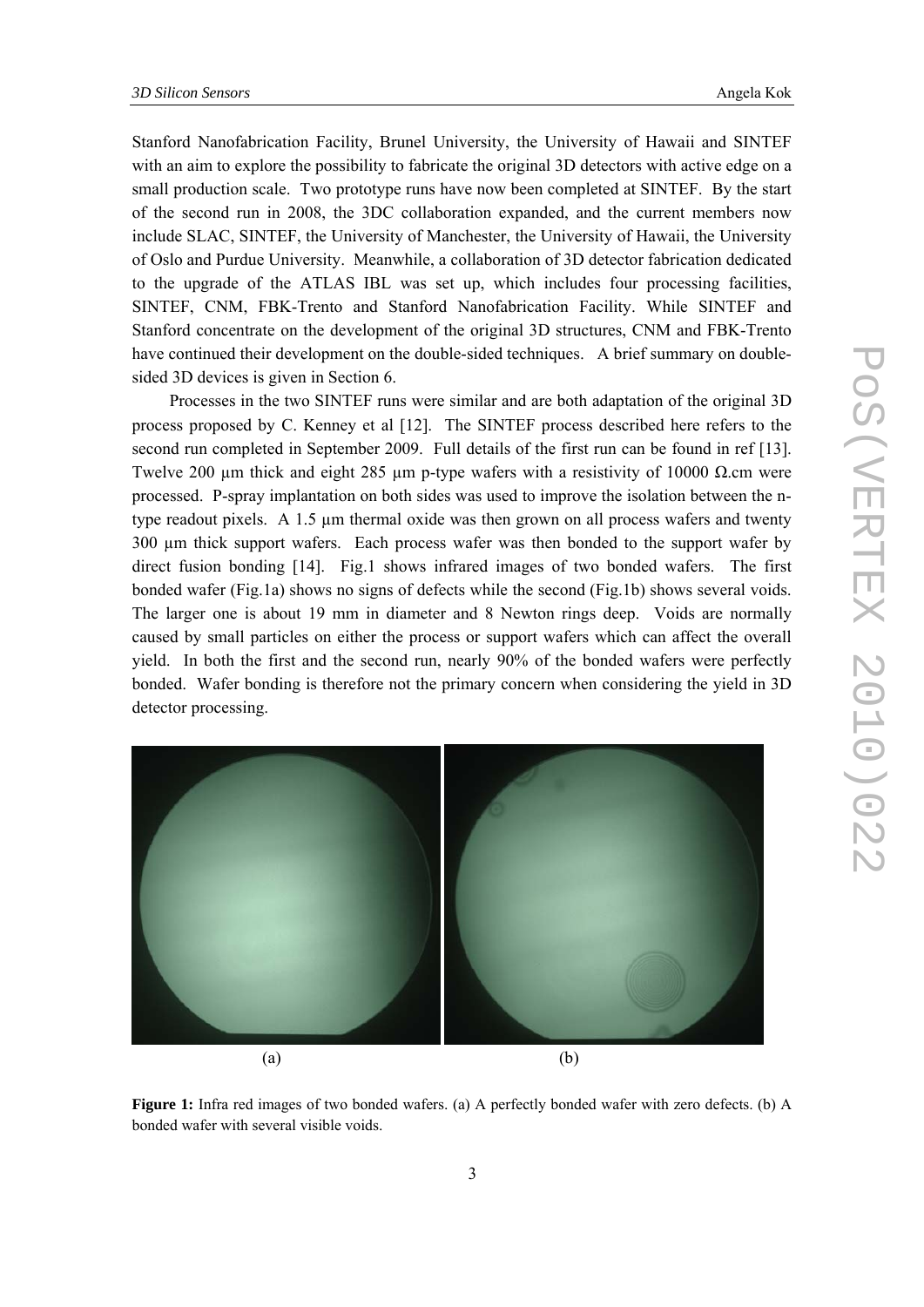After wafer bonding, a layer of 70 nm nitride was deposited, which acted as a doping barrier during both the phosphorous and boron gas phase doping. A 1.5 µm thick layer of aluminium was deposited on top of the nitride layer and used as a mask for the first DRIE process. The readout electrodes were first etched using a modified Bosch process. The diameter of the round holes on the aluminium mask was  $14 \mu m$ , which became 15.5  $\mu$ m in diameter after the DRIE process. An aspect ratio of 18.3 was achieved in the 285  $\mu$ m thick wafers (Fig.2a) and using the same process on 5  $\mu$ m trenches, an aspect ratio of about 54:1 was achieved (Fig.2b). More details of these DRIE processes can be found in ref [15].



**Figure 2:** SEM micrographs of (a) cylindrical holes and (b) trenches after the DRIE process.

Polymer that accumulated on the wafers during the DRIE process was then removed by oxygen plasma cleaning and the aluminium mask was removed. A layer of  $1 \text{ µm}$  thick polycrystalline silicon was deposited before doping the readout electrodes by phosphorous gas phase doping using phosphorous oxychloride (POCL3). The holes were then filled at Stanford Nanofabrication Facility by further polycrystalline silicon deposition. During this process, polycrystalline silicon is deposited over the surface of the wafers as well as the inside of the cylindrical holes. The excess polycrystalline silicon on the surface was removed by plasma etching. Once the n-type electrodes were completed, a 300 nm thick thermal oxide and a 70 nm thick nitride were grown and deposited as a diffusion barrier to protect the n-type electrodes during the processing of the p-type electrodes and active edges. Similar to the n-type electrodes, an aluminium mask was used for the DRIE process. The holes and trenches were then doped by boron gas phase doping using boron bromide (BBr3) and filled by polycrystalline silicon deposition. Once the excess polycrystalline silicon was removed, the oxide and the nitride on the n-type electrodes were etched away before metallisation. A passivation layer of 0.5 µm oxide and 0.25µm nitride was then deposited by plasma-enhanced chemical vapour deposition (PECVD) and patterned.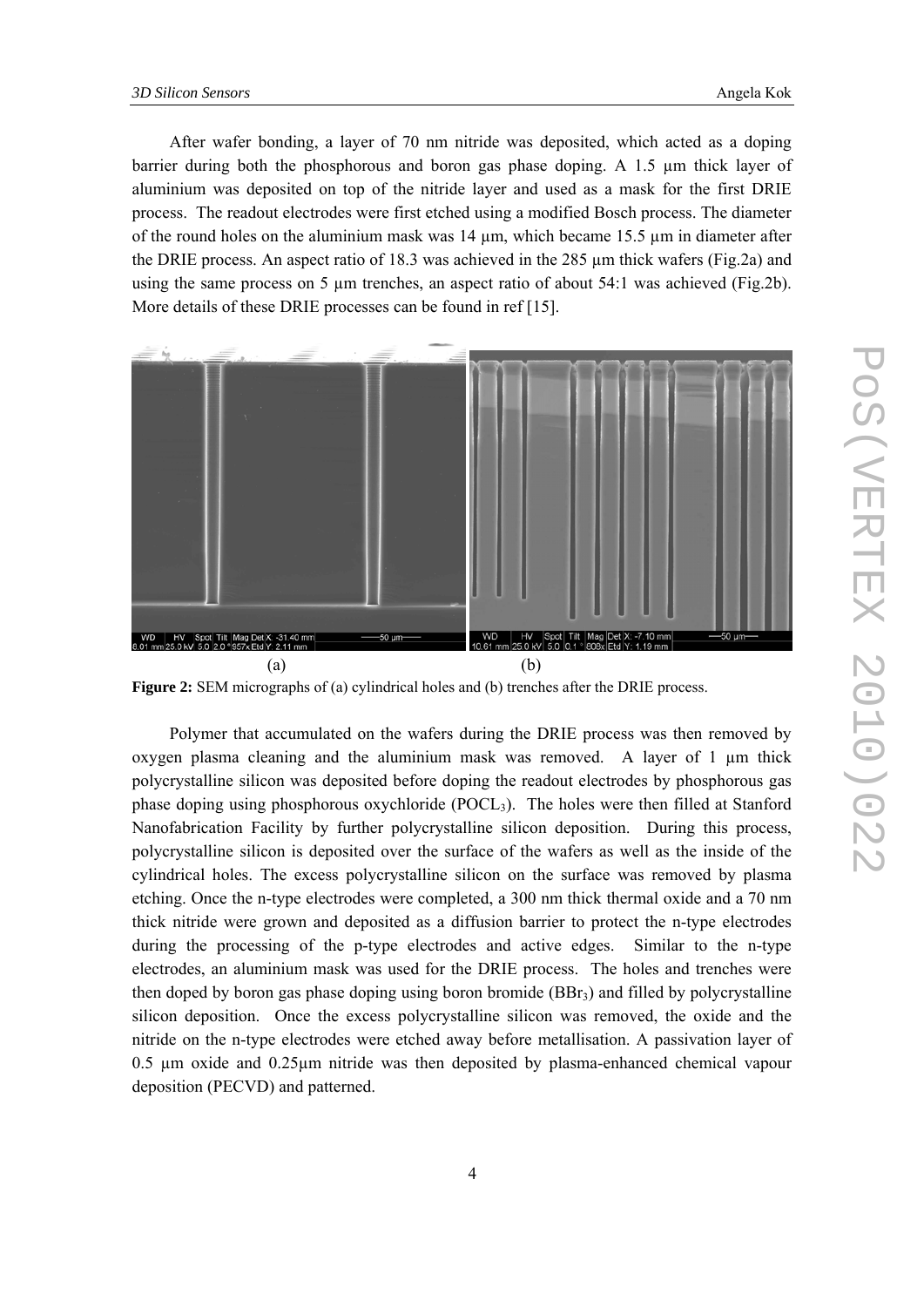## **3. Wafer yield**

The overall yield is an important factor when considering the potential of 3D detectors. When a thick layer of polycrystalline silicon is deposited on the entire wafer surface, the wafer suffers from tremendous amount of stress. Wafer handling and process parameters must be planned carefully in order to avoid wafer breakage. The most critical is the polycrystalline silicon deposition itself. Polycrystalline silicon is deposited on the wafers as well as on the wafer boats which keep the wafers in place. In order to prevent the wafers becoming attached to the boats, the polycrystalline silicon is deposited in several runs, and the wafers are turned between each run. The wafers should also be separated by a gap that is significantly wider than the thickness of the wafer. In the first run, no wafer was broken and only one wafer was broken in the second run during polycrystalline silicon deposition. Despite the cost of this process, the polycrystalline silicon filling of 3D detectors is now well-established and has a good wafer yield.

A major yield problem in the first run was due to an asymmetry in the oxide thickness on the front and the back side of the wafer. The wafers then suffer from additional stress after the two polycrystalline silicon deposition. Wafer warping was observed and 16 wafers broke during the process after the second polycrystalline silicon deposition. In the second run, an extra layer of nitride was deposited on top of the thick thermal oxide. Since oxide etchants do not etch away nitride, the nitride layer acted to protect the field oxide, preventing it from becoming thinner on the front than on the back side during all RIE processes. Fig. 3 shows the wafer warping was significantly reduced in the second run. As a result, 18 wafers survived the entire process. In addition, results from lithography in the second run were significantly improved since the reduced warping allowed easier wafer-to-mask alignment.



**Figure 3:** The curvatures of two wafers were measured. The curvature measured on a wafer from the first run was very large while the wafer from the second run was measured to be reasonably flat.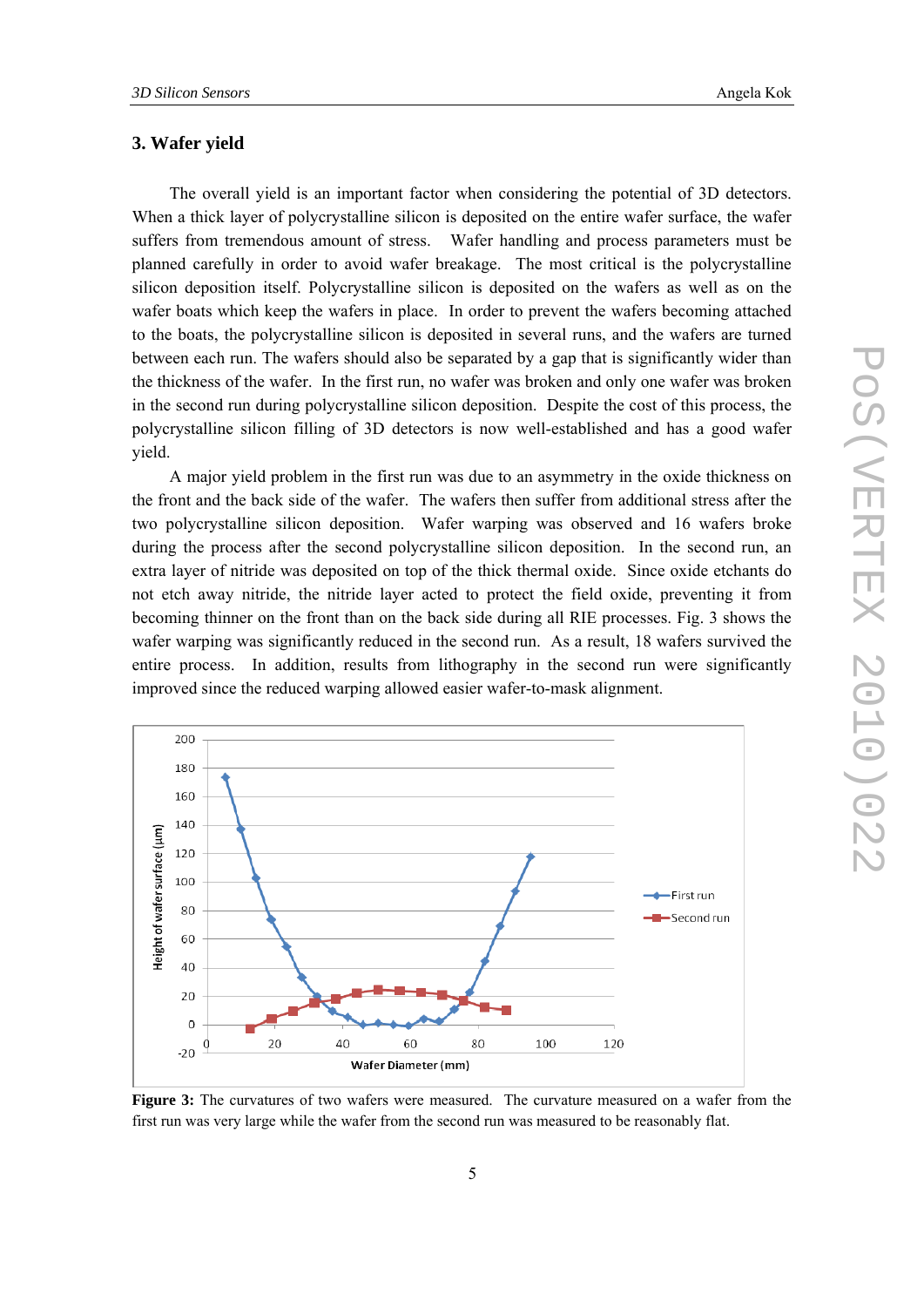Surfaces with high topography and key holes were observed in the first run [13] after the polycrystalline silicon deposition. In the second run, the DRIE process was modified to give cylindrical profiles that are slightly narrower in the bottom. This reduced the size of keyholes in the electrodes after polycrystalline silicon deposition and in some cases keyholes and voids were entirely eliminated (Fig. 4). A smoother wafer surface with less topography was also achieved after the etching of excess polycrystalline silicon, and improved and easier lithography was achieved in subsequent steps.



**Figure 4:** Cylindrical holes with 14  $\mu$ m diameter (a) and 5  $\mu$ m wide trenches (b) were filled with polycrystalline silicon. The cylindrical holes were completely filled with no keyholes or voids. Similarly, only a tiny gap was observed in the narrow trenches. The surface is also reasonably flat and allows easy lithography.

## **4. Electrical measurements**

In the first run, all devices were ATLAS FE-I3 pixel devices of 2E, 3E or 4E configurations. The configuration type denotes the number of n-type electrodes in each pixel. For example, a 2E device consists of 2 n-type electrodes per pixel as shown in Fig.5. Despite the low wafer yield, good IV characteristics were measured on some ATLAS pixel devices by measuring a single pixel. Leakage current was measured to be about 1 nA per pixel with a breakdown voltage of 80 V [13].

In order to identify good devices, all pixels should be biased and measured. Probing pixels through their small passivation openings in the first run proved to be challenging. In the second run, all the pixel signal electrodes in each device were shorted together by test aluminium lines. The leakage current of an entire device was therefore measured in a single measurement. After the testing, the aluminium was stripped and the final metal mask was applied, as well as the passivation layer. The layout of the second run includes two Medipix [16] devices, two large ATLAS FE-I4 [17] 2E pixel sensors, 39 ATLAS FE-I3 [18] pixel sensors and 11 CMS pixel sensors. Fig. 6 shows the leakage current of all the ATLAS FE-I3 2E devices measured on wafer B2-14. Three devices show an early breakdown, but all other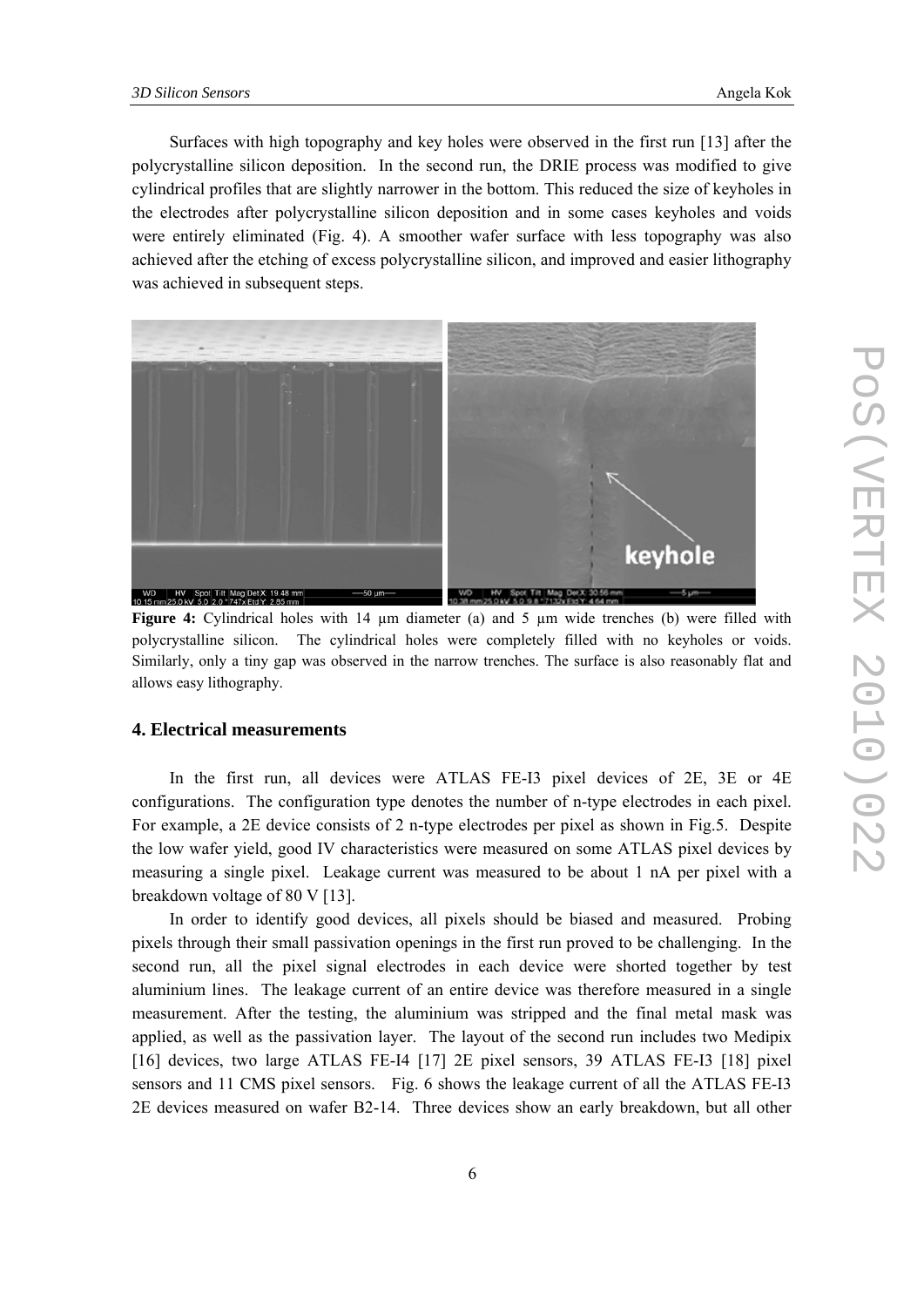devices showed a total device leakage current of less than 0.5  $\mu$ A (0.9 x 0.9 cm<sup>2</sup>) with a breakdown voltage between 80 and 100 V.



**Figure 5:** Layouts of sensors compatible with ATLAS FE-I3 readout chip. (a) Each pixel consists of 2 ntype readout electrodes. The two n-type electrodes (grey) are joined by a single metal line (purple) to form a 2E pixel. (b) Each pixel consists of 3 n-type readout electrodes. Similarly, 3 n-type readout electrodes (grey) are joined by a single metal (purple) to form a 3E pixel.



**Figure 6:** IV measured on all ATLAS FE-I3 2E devices from wafer B2-14. The number denotes the sensor number on the wafer.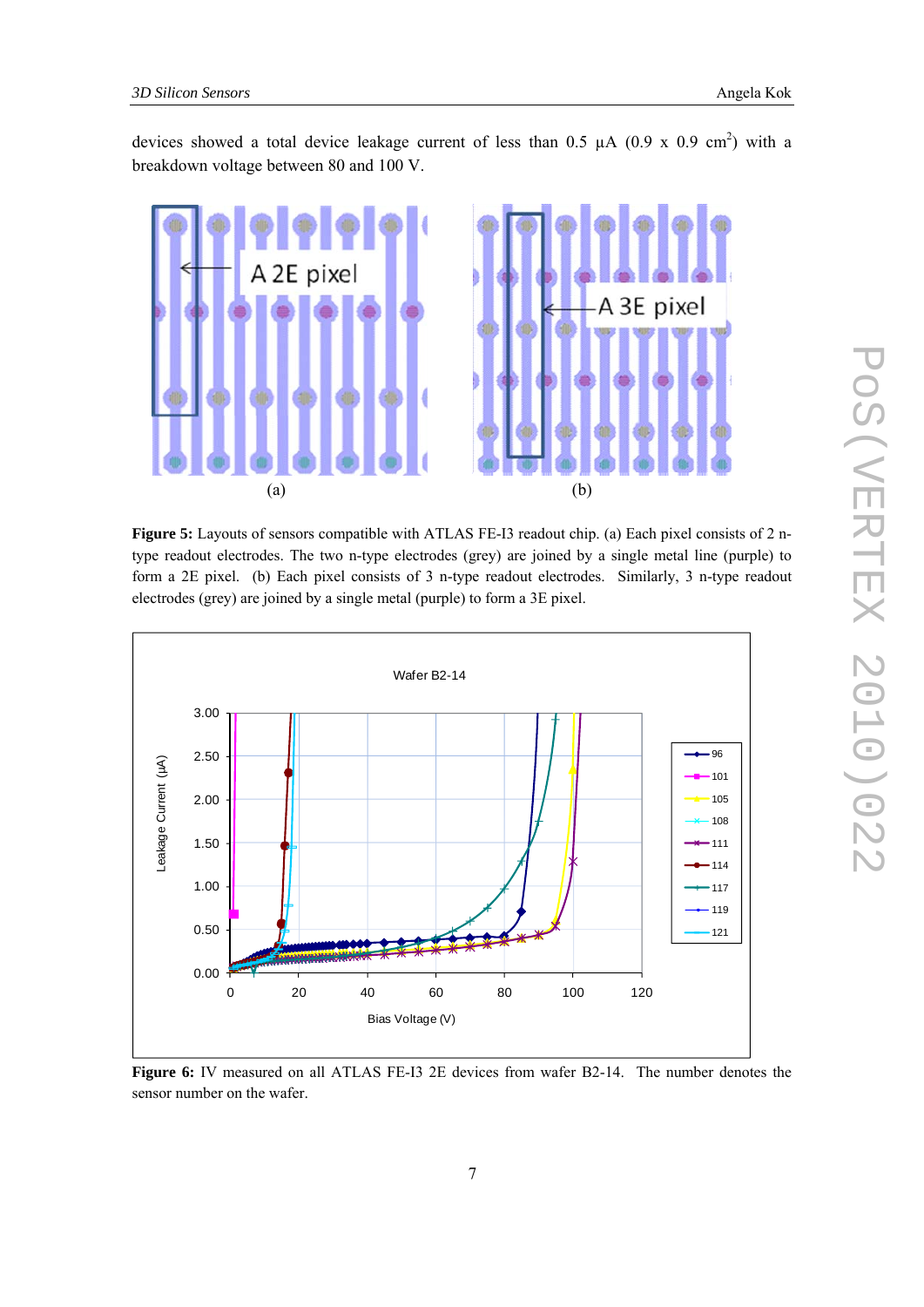## **5. Overall yield**

The yield of the first run was very low due to wafer breakage and measuring all the pixels was rather difficult. The overall yield discussed here is therefore based on the results of the second run.

Devices measured with all pixels shorted with the test aluminium lines having a breakdown voltage of higher than 80 V and a leakage current of less than  $2 \mu A$  at full depletion were considered to be good devices. The larger number of ATLAS FE-I3 devices on each wafer meant that some had to be placed close to the wafer edge. After the first DRIE process, it was clear that 34% of the ATLAS FE-I3 devices had electrodes not fully etched due to the wafer edge being covered by a clamp ring in the RIE process. On the contrary, only 18% of CMS devices have such electrodes, and this is reflected in the overall yield. The yield for the entire run was 32% for the ATLAS devices and 52% for the CMS devices.

None of the devices compatible with the ATLAS FE-I4 readout chip shows a good diode characteristic. However, since each wafer includes only two FE-I4 devices and one device is very close to the wafer edge, determining if a good yield is feasible for these devices was rather difficult. In addition, these devices have quite a large surface area  $(18.5 \times 20.5 \text{ mm}^2)$  and the larger number of pixels per detector increases the risk of having poor pixels. The overall yield of these large devices will be explored further in the next run where each wafer will include six FE-I4 devices, all located in the centre of the wafer. The new run will also include some process modifications in order to reduce damages in the single crystalline silicon when removing the excess polycrystalline silicon during plasma etching. The modifications should improve the device's performance, for example, lower leakage current at full depletion and higher breakdown voltage.

## **6. Other recent 3D fabrication activities**

As mentioned earlier, 3D fabrication is rather complicated and integrating the doping process of both n and p-type electrodes from the same side of the wafer can be challenging. Several alternative 3D architectures have been proposed with the aim of simplifying the fabrication process. Some alternatives have been shown to be rather ineffective in charge collection, such as the single sided single type columns or semi-3D [19], where one electrode type consists of columns and the other electrode type is a planar electrode that is implanted on the back side of the wafer.

A promising alternative is the double sided double type columns (3D-DDTC) [20, 21]. This approach has been developed by both FBK-Trento and CNM in Barcelona, with each institute having their own design and processing preferences. In this architecture, the n-type electrodes are processed from the front side while the p-type electrodes are fabricated from the back side, allowing easier masking, DRIE and doping processes. FBK-Trento initially started their 3D activity on single sided single type devices [22, 23] but has now successfully fabricated 3D-DDTC. Enhanced performances have been shown in the second prototype run completed in 2009 [24]. CNM in collaboration with the University of Glasgow have also shown promising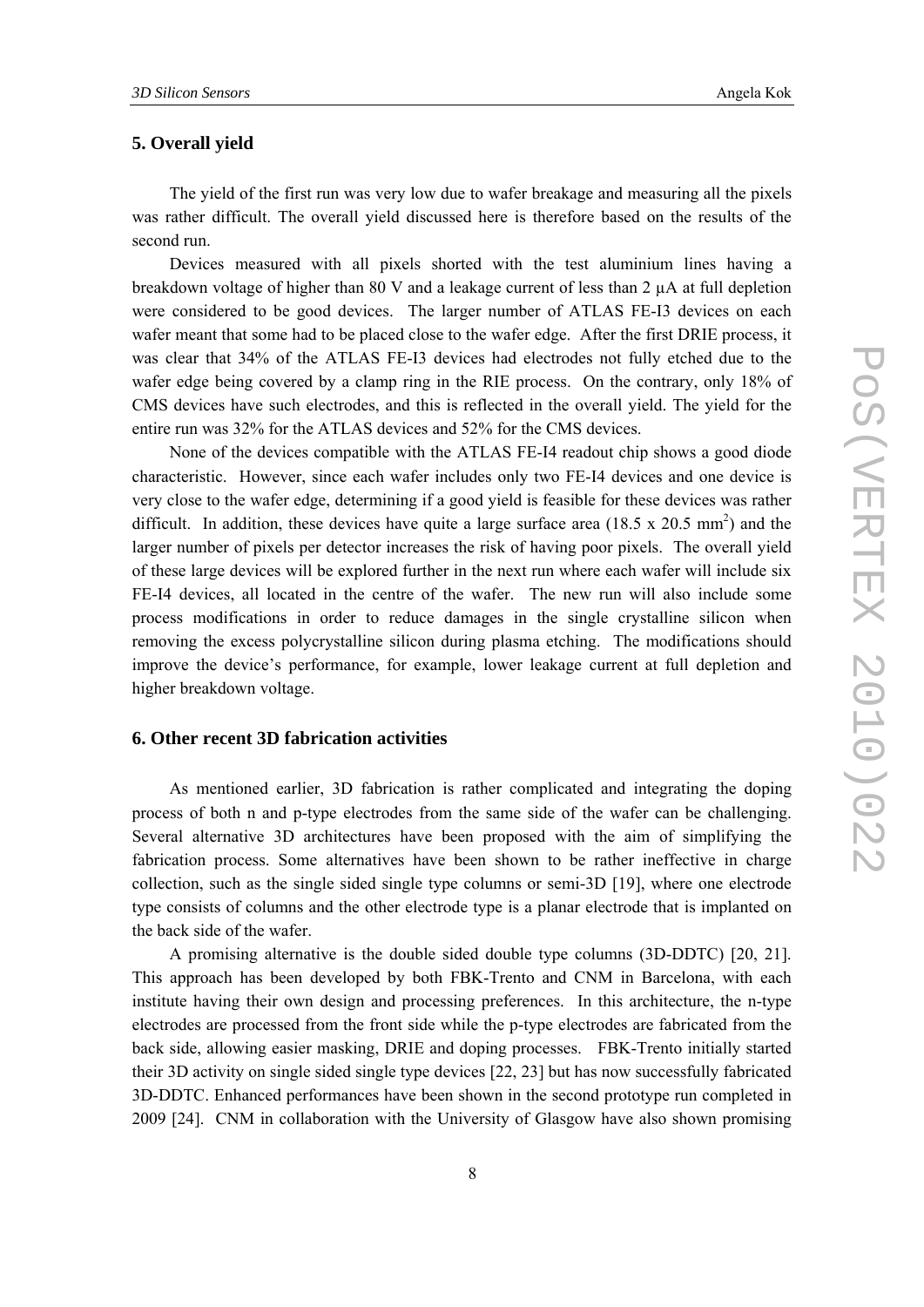results in 3D-DDTC processing [21]. Currently, these electrodes do not penetrate the entire substrate. The wafer can therefore withstand higher mechanical stresses and bonding to a support wafer is not necessary. Both CNM and FBK-Trento are now moving towards throughwafer electrodes, similar to the original 3D sensors within the framework of the ATLAS 3D R&D program.

#### **7. Conclusions**

A second prototype run of full 3D detectors with active edge has been successfully completed at SINTEF in September 2009. Several process parameters were modified with respect to the first prototype run in 2008 and the resulting wafer yield dramatically increased. However, the overall yield of both the ATLAS and CMS devices is still rather low and this problem will be addressed further in the third prototype run where further process modifications will be made. Additional process steps such as removal of the support wafers and using DRIE instead of a dicing saw to separate the devices will also be tested. Completed devices from the second run are currently being tested by both the CMS readout electronics and the ATLAS FE-I3 readout chips. Other groups working on 3D-DDTC have also completed several prototype runs with promising results.

#### **8. Acknowledgements**

This work has been partially funded by the Norwegian research council. I would like to thank Gian-Franco Dalla Betta, Giulio Pellegrini and Celeste Fleta for providing materials for the work of their groups. Special thanks also to Enver Alagoz for providing test beam results of the CMS devices for the presentation. The authors would also like to thank fabrication engineers Chi Hoang, Leny Nazareno and research scientist Maaike Taklo Visser at SINTEF for their assistance of this work.

#### **References**

- [1] F. Gianotti, et al., Physics potential and experimental challenges of the LHC luminosity upgrade, CERN-TH/2002-078, April 1, 2002 Project.
- [2] CERN RD48 Collaboration, Nucl. Instr, nd Meth. A 466 (2001) 308.
- [3] C. Da Via', G. Anelli, J. Hasi, P. Jarron, C. Kenney, A. Kok, S. Parker, E. Perozzeiello, S.J. Watts, Nucl. Inst. And Meth. A 509 (2003) 86
- [4] C. Da Via, S. Watts, Nucl. Instr. Meth. A 501 (2003) 13
- [5] S.I. Parker, C.J. Kenney and J. Segal, Nucl. Instr. Meth, A 395 (1997) 328-343
- [6] G. Anelli, K. Borer, L. Casagrande, M. Despeisse, P. Jarron, N. Pelloux, S. Saramad, nucl. Instr. And Meth. A 512 (2003) 117